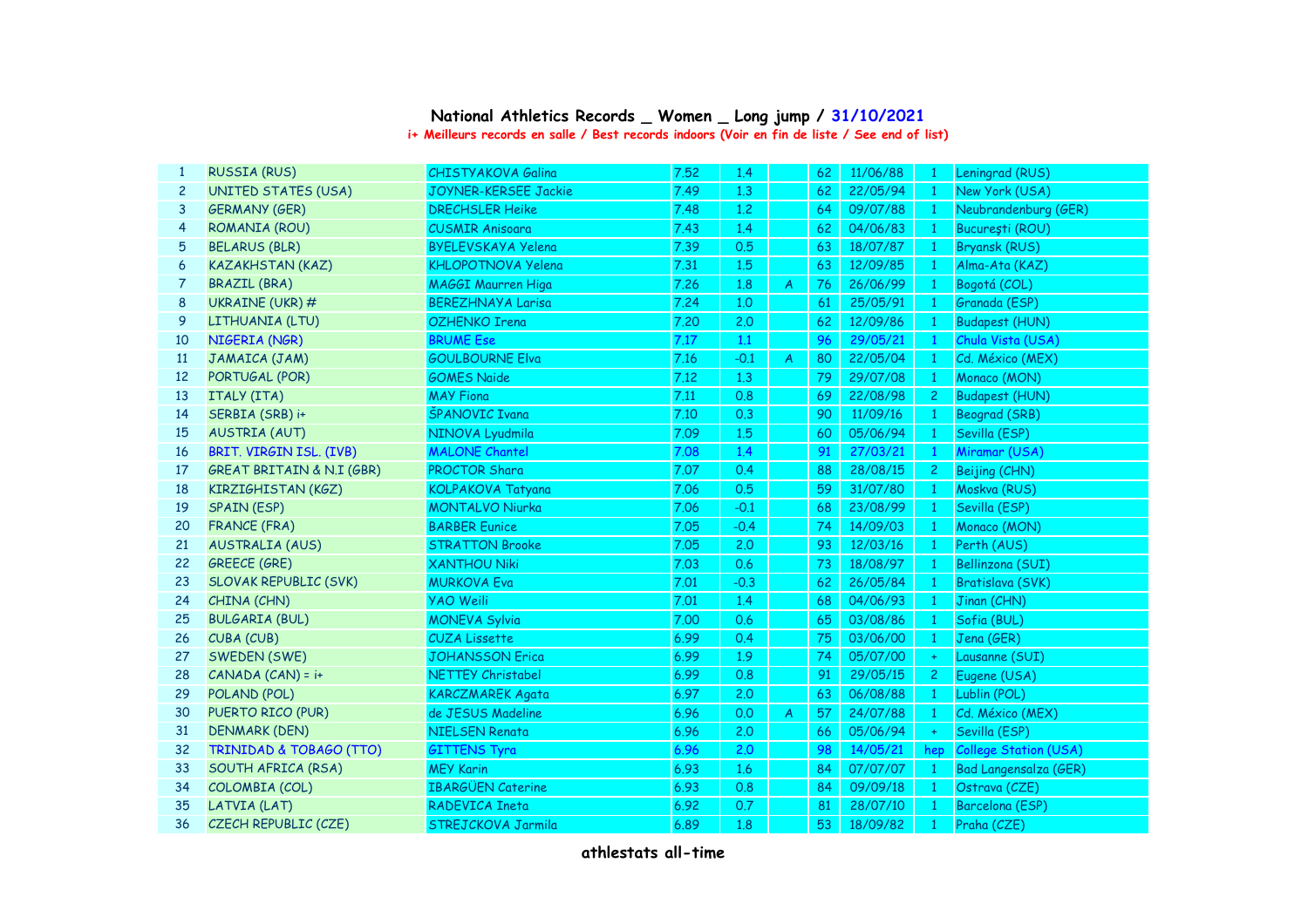| 37 | <b>VENEZUELA (VEN)</b>    | <b>ROJAS Yulimar</b>         | 6.88 | 1.4     |   | 95 | 13/06/21 |                 | La Nucia (ESP)           |
|----|---------------------------|------------------------------|------|---------|---|----|----------|-----------------|--------------------------|
| 38 | <b>TURKEY (TUR)</b>       | <b>MEY MELIS Karin</b>       | 6.87 | 1.7     |   | 84 | 31/07/09 | 1c1             | Leverkusen (GER)         |
| 39 | <b>ESTONIA (EST)</b>      | <b>BALTA Ksenija</b>         | 6.87 | 0.1     |   | 86 | 08/08/10 | $\vert 1 \vert$ | Tallinn (EST)            |
| 40 | <b>HUNGARY (HUN)</b>      | <b>VASZI Tünde</b>           | 6.86 | 1.3     |   | 72 | 07/08/01 | $\overline{4}$  | Edmonton (CAN)           |
| 41 | JAPAN (JPN)               | <b>IKEDA Kumiko</b>          | 6.86 | 1.6     |   | 81 | 06/05/06 | $\mathbf{1}$    | Osaka (JPN)              |
| 42 | <b>BELGIUM (BEL)</b>      | <b>THIAM Nafissatou</b>      | 6.86 | 0.9     |   | 94 | 18/08/19 | $\mathbf{1}$    | Birmingham (GBR)         |
| 43 | <b>FINLAND (FIN)</b>      | <b>JUNNILA Ringa</b>         | 6.85 | 0.8     |   | 66 | 09/08/90 | $\overline{2}$  | Lahti (FIN)              |
| 44 | <b>UZBEKISTAN (UZB)</b>   | REZNICHENKO Darya            | 6.85 | 1.8     |   | 91 | 28/06/21 | $\mathbf{1}$    | Tashkent (UZB)           |
| 45 | SWITZERLAND (SUI)         | <b>PUSTERLA Irene</b>        | 6.84 | 1,0     |   | 88 | 20/08/11 | $\mathbf{1}$    | Chiasso (SUI)            |
| 46 | INDIA (IND)               | <b>BOBBY GEORGE Anju</b>     | 6.83 | 1,2     |   | 77 | 27/08/04 | 6               | Athína (GRE)             |
| 47 | <b>BAHAMAS (BAH)</b>      | <b>STUART Bianca</b>         | 6.83 | 0.3     |   | 88 | 26/06/15 | $\mathbf{1}$    | Nassau (BAH)             |
| 48 | <b>GUYANA (GUY)</b>       | <b>INNISS Jennifer</b>       | 6.82 |         |   | 59 | 14/08/82 |                 | Nice (FRA)               |
| 49 | <b>GHANA (GHA)</b>        | <b>ACQUAH Deborah</b>        | 6.81 | 1.6     |   | 96 | 24/04/21 | $\mathbf{1}$    | <b>Baton Rouge (USA)</b> |
| 50 | CYPRUS (CYP)              | <b>LAMBROU Maria</b>         | 6.80 | 1.9     |   | 53 | 24/03/85 | $\mathbf{1}$    | Limassol (CYP)           |
| 51 | BARBADOS (BAR) i+         | <b>JONES Akela</b>           | 6.80 | 0.2     |   | 95 | 29/05/21 | $\epsilon$      | Chula Vista (USA)        |
| 52 | <b>KOREA DPR (PRK)</b>    | LI Yong-Ae                   | 6.79 | 0.3     |   | 65 | 21/10/91 | $\mathbf{1}$    | Kuala Lumpur (MAS)       |
| 53 | <b>SLOVENIA (SLO)</b>     | <b>KOLARIC Nina</b>          | 6.78 | $1.2\,$ |   | 86 | 29/06/08 | $\mathbf{1}$    | Ptuj (SLO)               |
| 54 | NETHERLANDS (NED)         | <b>SCHIPPERS Dafne</b>       | 6.78 | 0.0     |   | 92 | 26/07/14 | $\mathbf{1}$    | Amsterdam (NED)          |
| 55 | SYRIA (SYR)               | <b>SHOUAA Ghada</b>          | 6.77 | 0.6     |   | 72 | 26/05/96 | hep             | Götzis (AUT)             |
| 56 | KOREA (SOUTH) (KOR)       | <b>JUNG Soon-Ok</b>          | 6.76 | $-0.2$  |   | 83 | 04/06/09 | $\mathbf{1}$    | Daegu (KOR)              |
| 57 | SIERRA LEONE (SLE)        | <b>BARBER Eunice</b>         | 6.75 | 1,0     |   | 74 | 05/06/98 | $\mathbf{1}$    | Pierre-Bénite (FRA)      |
| 58 | <b>MEXICO (MEX)</b>       | SAUCEDA Jessamyn             | 6.74 | $-0.6$  | A | 89 | 06/05/17 | $\mathbf{1}$    | Cd. México (MEX)         |
| 59 | US VIRGIN ISL. (ISV)      | <b>HYACINTH Flora</b>        | 6.72 | 0.1     | A | 66 | 23/05/98 | $\mathbf{1}$    | Cd. México (MEX)         |
| 60 | <b>ARMENIA (ARM)</b>      | <b>SHAROYAN Amaliya</b>      | 6.72 | 0.8     |   | 88 | 21/05/16 | $\mathbf{1}$    | Elbasan (ALB)            |
| 61 | PHILIPPINES (PHI)         | SUNANG Marestella            | 6.72 | 0.8     |   | 81 | 04/07/16 | $\mathbf{1}$    | Almaty (KAZ)             |
| 62 | <b>GRENADA (GRN)</b>      | <b>SYLVESTER Patricia</b>    | 6.71 | 0.0     |   | 83 | 29/03/08 | $\mathbf{1}$    | Atlanta (USA)            |
| 63 | ANGUILLA (AIA)            | PROCTOR Shara                | 6.71 | 1.2     |   | 88 | 23/08/09 | $\overline{6}$  | Berlin (GER)             |
| 64 | ALGERIA (ALG)             | <b>RAHOULI Baya</b>          | 6.70 | $-0.1$  |   | 79 | 05/09/99 | $\mathbf{2}$    | Rieti (ITA)              |
| 65 | INDONESIA (INA)           | LONDA Maria Natalia          | 6.70 | 0.0     |   | 90 | 10/06/15 | $\mathbf{1}$    | Singapore (SGP)          |
| 66 | CROATIA (CRO)             | <b>BABIC Silvija</b>         | 6.68 | 1,0     |   | 68 | 24/06/90 | $\mathbf{1}$    | <b>Beograd (SRB)</b>     |
| 67 | NEW ZEALAND (NZL)         | <b>BRUNNER Chantal</b>       | 6.68 | 1,0     |   | 70 | 01/03/97 | $\mathbf{1}$    | Melbourne (AUS)          |
| 68 | <b>NORWAY (NOR)</b>       | RENSTRØM Margrethe           | 6.68 | 1.3     |   | 85 | 27/07/10 |                 | 3q2 Barcelona (ESP)      |
| 69 | <b>VIETNAM (VIE)</b>      | <b>BUI Thi Thu Thao</b>      | 6.68 | 0.2     |   | 92 | 25/08/17 | $\mathbf{1}$    | Kuala Lumpur (MAS)       |
| 70 | ST KITTS & NEVIS (SKN)    | <b>LIBURD Tanika</b>         | 6.67 | $-0.2$  |   | 82 | 20/05/10 | $\mathbf{1}$    | Houston (USA)            |
| 71 | <b>ECUADOR (ECU)</b>      | <b>ANGULO Yuliana</b>        | 6.67 | 1.8     |   | 94 | 16/05/21 | 1f1             | Leverkusen (GER)         |
| 72 | PERU (PER)                | <b>MAUTINO Paola</b>         | 6.66 | 1.5     | A | 90 | 06/06/18 | $\mathbf{1}$    | Cochabamba (BOL)         |
| 73 | <b>CAMEROON (CMR)</b>     | <b>MBUMI Joëlle Sandrine</b> | 6.65 |         |   | 86 | 03/03/18 | $\mathbf{1}$    | Bafoussam (CMR)          |
| 74 | <b>SENEGAL (SEN)</b>      | NDOYE Kéné                   | 6.64 | 0.3     |   | 78 | 16/07/04 | $\mathbf{1}$    | Brazzaville (CGO)        |
| 75 | <b>BURKINA FASO (BUR)</b> | <b>KOALA Marthe</b>          | 6.64 | 1.5     |   | 94 | 17/06/18 | hep             | Kladno (CZE)             |
| 76 | <b>ICELAND (ISL)</b>      | SIGURĐARDOTTIR Hafdís        | 6.62 | 1.6     |   | 87 | 09/07/16 | $\mathbf{1}$    | Hilversum (NED)          |